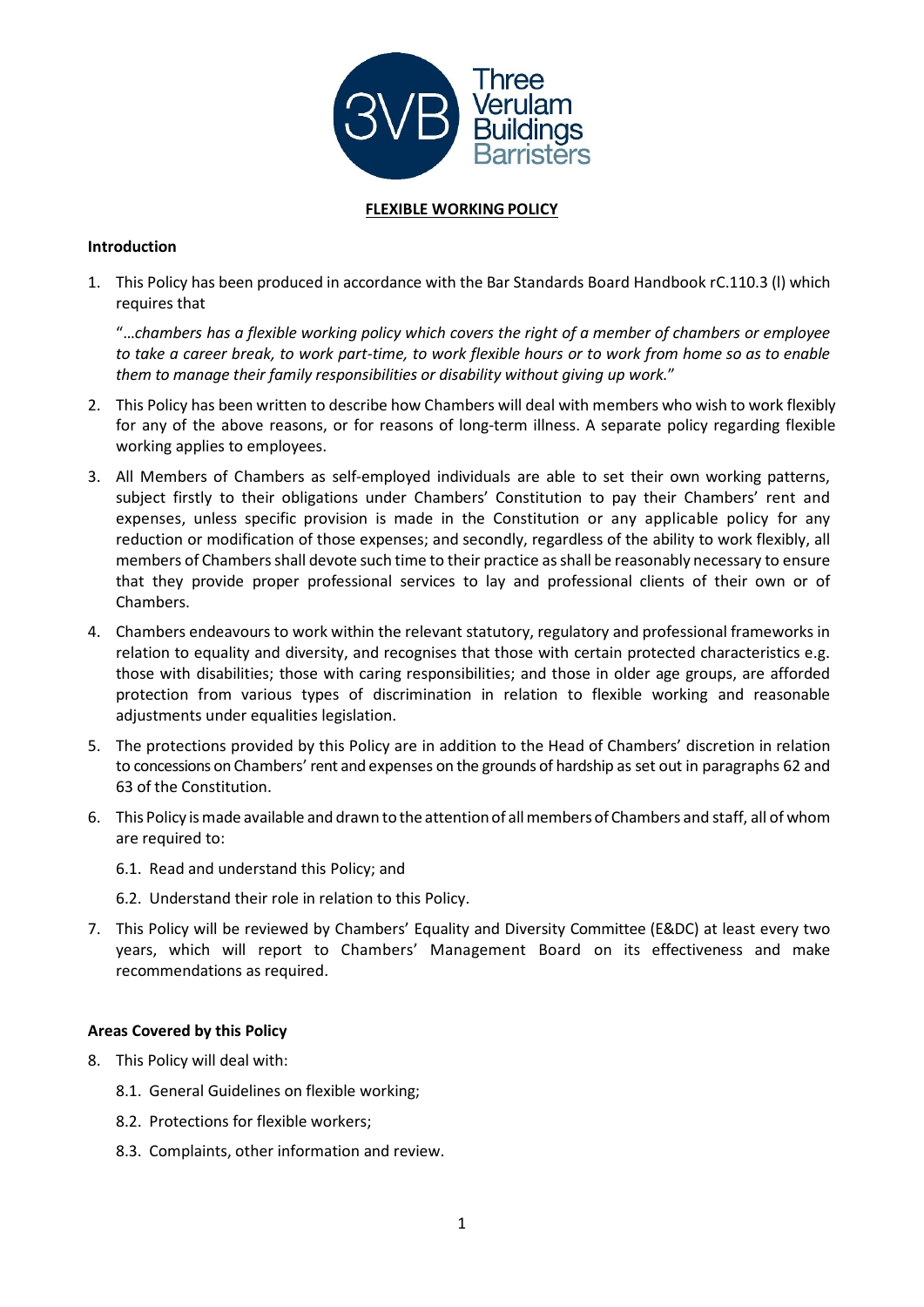#### **General Guidelines on Flexible Working**

- 9. Chambers recognises that, from time to time, members may decide they want to work more flexibly than is customary in full-time self-employed practice at the Bar, so as to enable them to manage childcare, family or other responsibilities, or to manage the effects of any ill-health or disability that they or a family member may have, alongside the continuation of their practice. Generally, such arrangements are a matter of the member's individual choice in accordance with 1 above.
- 10. In order to ensure that members working flexibly are not being discriminated against on any of the protected grounds under the Equality Act 2010 and for reasons of good practice management, they are encouraged to discuss with their Practice Management Team Leader their wish to work flexibly and to discussthe ongoing arrangementsin their practice reviews(see 14.1 below). They are also encouraged to declare that they are working flexibly when information is being gathered for the purposes of Chambers' collection of diversity information for the purposes of the Bar Standards Board's Handbook E&D monitoring provisions.
- 11. Chambers recognises that it is in its long-term interests to retain all members, including those who work flexibly and that accommodating and actively managing flexible working arrangements is likely to aid long-term retention of such members in Chambers and in practice at the Bar.
- 12. Chambers will arrange appropriate, regular training for staff in relation to flexible working and this Policy.
- 13. Chambers will ensure that a member working flexibly for whatever reason is:
	- 13.1. Invited to training events, social occasions, marketing events and Chambers' Meetings;
	- 13.2. Informed about and consulted on any significant issues affecting their practice and the practice of Chambers.
- 14. The following are guidelines to be followed by members and Chambers (through the practice managers) unless the circumstances of any particular case dictate a variation (in which case the spirit of these guidelines shall be followed as closely as is appropriate):
	- 14.1. When the member decides they wish to work flexibly, they should notify the Chambers Director and meet with their Practice Management Team Leader (if possible, prior to starting flexible working) to discuss the following:
		- 14.1.1. the reason that they wish to work flexibly (if appropriate);
		- 14.1.2. the hours and days that they wish to work, and where the member intends to be based;
		- 14.1.3. any geographical limitations the member would like to be placed on work allocated to them;
		- 14.1.4. how their proposed days and hours of work are likely to affect the other members;
		- 14.1.5. how the Member wishes their flexible working to be referred to in conversations with clients and other members of Chambers;
		- 14.1.6. what arrangements the member is going to make to ensure good communications are maintained with the practice managers and with solicitors;
		- 14.1.7. logistical issues (pigeon-hole contents; IT; couriers; payment of cheques, etc).
	- 14.2. A review meeting will take place between four and six weeks after the start of the flexible working at which the member and Practice Management Team Leader will consider the points at 14.1 above to see if the arrangements made are working in practice, and make adjustments as necessary.
	- 14.3. In the member's subsequent Practice Reviews, the Practice Management Team Leader will consider and discuss with the member, in addition to the other elements of the Practice Review: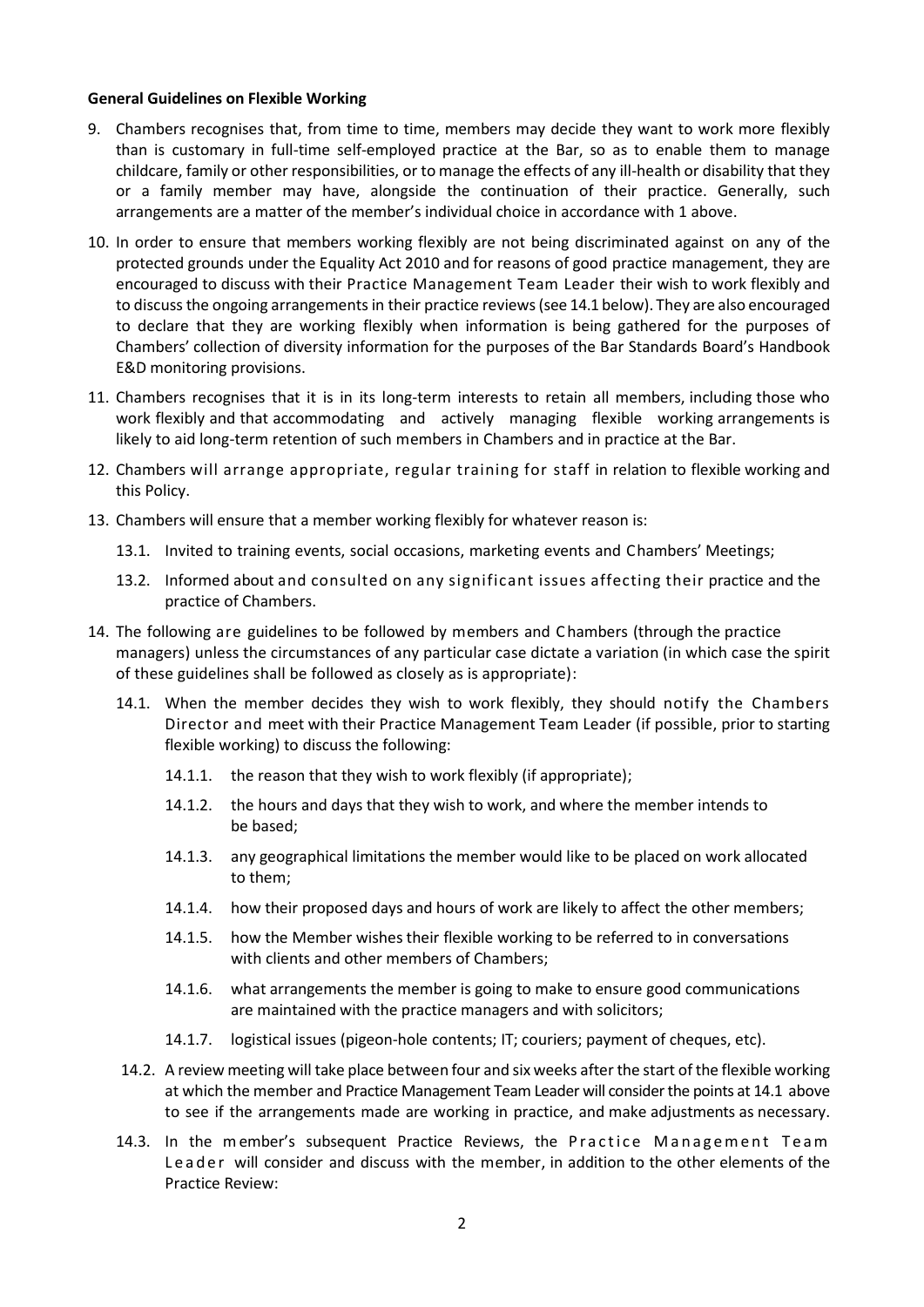- 14.3.1. Regarding the points at 14.1 above, how well the arrangements are working in practice, and if they need amendment;
- 14.3.2. the information on the monitoring of allocation of unassigned work in relation to the member.
- 15. If the period of flexible working involves a period where the member ceases to undertake any work at all for a period (referred to below as a career-break), Chambers, through the member's practice management team, will ensure that the member returning to practice is assisted in the re-establishment of their practice. Chambers E&D Committee has developed Guidelines to be followed upon the return to work of a member returning from Parental Leave. These Guidelines should also be had regard to, mutatis mutandis, in the circumstances of this paragraph.

## **Protections for Flexible Workers**

- 16. The following protections are to be available to members who wish to work flexibly for any of the protected reasons within rC110 of the BSB Handbook.
- 17. In respect of a career-break for any of the protected reasons within rC110:
	- 17.1. Up to 6 months' rent holiday (subject to reduction if the career-break does not last that long).
	- 17.2. Other protections to be a matter for the discretion of the Head of Chambers (HOC) acting with advice from Chambers' E&D Officers from time to time. Depending upon the circumstances, such protection might, but need not, include (i) a moratorium on rent point increases during careerbreak, (ii) in the event of a career-break for longer than 6 months, a further period to be agreed of rent holiday, (iii) a credit of up to £12k against expenses on return and (iv) the right to room share (assuming suitable room/partner available) or down-size (subject to availability) if the member so wishes.
- 18. In respect of part-time or other flexible working within rC110 member who wishes to work flexibly or take a career break for any of the protected reasons within rC110 ("a rC110 Member") shall be entitled to:
	- 18.1. A right to room-share (assuming suitable room/partner available) or to down-size (subject to availability).
	- 18.2. Adjustment to the seniority point calculation as follows:
		- 18.2.1. The rC110 Member pays only 37% of the seniority points that would otherwise have applied to someone in that band;
		- 18.2.2. The rate at which seniority points increase is halved during the period of rC110 flexible working; and
		- 18.2.3. After the end of the period of flexible working due to a protected reason within rC110, seniority points shall accrue at the normal rate but from the reduced level of points reached at that stage.
	- 18.3. Any rC110 Member whose receipts in any Chambers' Financial Year are less than £160,000 shall not pay more than 20% of his/her receipts in rent and expenses ("the 20% Reverse Cap"). The 20% Reverse Cap shall operate as follows:
		- 18.3.1. The 20% Reverse Cap calculation shall be performed at the end of Quarter 2 and Quarter 4 of the relevant Chambers' Financial Year and by reference to receipts, rent and expenses in the preceding 6 months in the case of Quarter 2 (in which case the receipts trigger of £160,000 is pro-rated to £80,000) and in the preceding 12 months in the case of Quarter 4.
		- 18.3.2. If the cap is triggered, a credit will be applied to the relevant rC110 Member's bill for Quarter 2 and/or Quarter 4, as the case may be.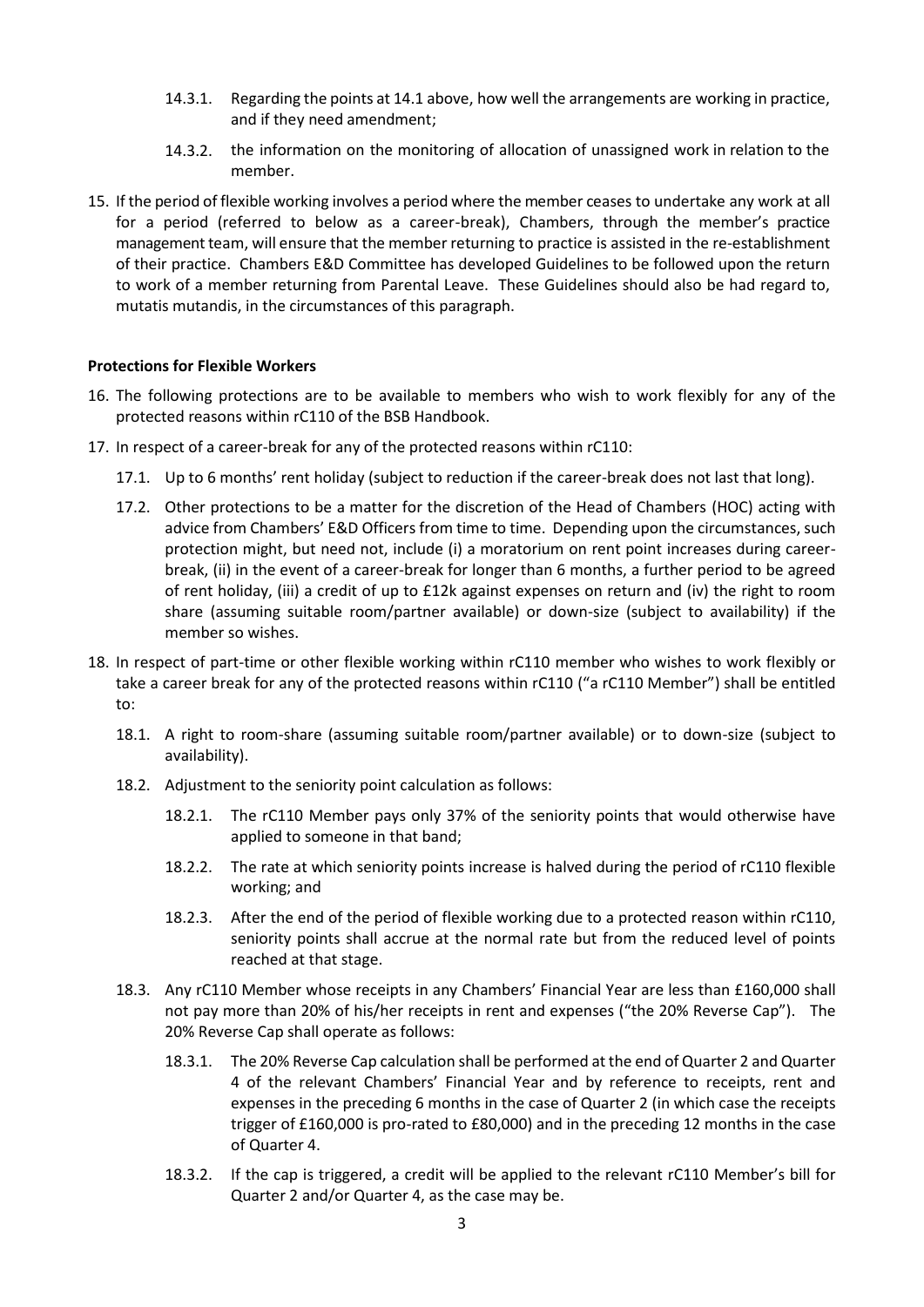- 18.3.3. If the cap is triggered at Quarter 2 but not at Quarter 4 (because over the course of the year as a whole receipts have exceeded £160,000), any credit applied at Quarter 2 shall be re-claimed in the Quarter 4 bill.
- 18.3.4. A rC110 Member is entitled to defer any credit to which he or she might otherwise be entitled at the end of Quarter 2 at his/her option, without prejudice to his/her rights by reference to the receipts, rent and expenses for the whole year at the end of Quarter 4.
- 18.3.5. Where any rC110 Member had earnings below the level of £160,000 in any one Financial Year, rent and expenses shall automatically be capped at 20% in the following year until such time as the relevant member's earnings exceed the relevant trigger (£80,000 at Q2 and £160,000 at Q4). Any credit applied during any of Quarters 1-3 shall be re-claimed in the Quarter 4 bill if, by that stage, earnings for the year have exceeded £160,000.
- 18.3.6. The 20% Reverse Cap shall not be available to a rC110 Member in sole occupancy of a large-sized room.
- 18.4. Any other protection shall be a matter for the discretion of the Head of Chambers acting with advice from Chambers' E&D Officers from time to time.
- 19. To qualify for the protections in paragraphs 17 and 18 above, the relevant member shall make a declaration to the Head of the EDC, EDO or Chambers Director that s/he wishes to work flexibly or take a career break for any of the protected reasons within rC110 and wishes to benefit from the protections at paragraphs 17 and 18 above, at least 8 weeks prior to the period in which the member wishes to benefit from these protections, and establish that the proposed flexible working is likely materially to impact their earnings. In the case of primary child-carers, and of other rC110 flexible workers proposing to work part-time, Chambers considers that material impact on earnings should be irrefutably presumed. A member's status as a rC110 Member shall be reviewed annually and shall be determined by the Head of the EDC. If the Head of the EDC determines that the member is not a rC110 Member or has ceased to be a rC110 Member, any such protections under paragraphs 17 and 18 shall cease. In the event the member disputes the determination, the matter will be dealt with under paragraphs 20-21.

## **Complaints, Other Information and Review**

- 20. Any member who wishes to make a complaint about the application of this Policy or any other matter in respect of flexible working should in the first instance contact one of the Chambers' Equality and DiversityOfficers who will endeavour to resolve the complaint informally. Ifsuch attempt at a resolution fails, a grievance can be pursued under Chambers' Internal Complaints Procedure.
- 21. Members who have a disability should also have reference to Chambers' Reasonable Adjustments Policy if necessary, and the government's Access to Work scheme, which provides equipment and assistance to disabled individuals who may need additional equipment to be supplied to remove a disadvantage they suffer in the workplace.
- 22. This Policy will be reviewed two years from the date of its implementation and every two years thereafter. The level of the financial benefits in paragraphs 17-18 shall be reviewed annually.

## **Pupils**

23. Chambers is committed to ensuring that appropriate support is provided to pupils who notify chambers of a need for assistance, accommodation or reasonable adjustments to their pupillage to assist them in managing family responsibilities, disability or ill health without giving up their pupillage (or for analogous reasons). It is chambers policy that it will seek to meet such identified needs so far as is practicable and consistent with the requirements of the Bar Training Regulations and any other applicable regulations or guidance in force from time to time.